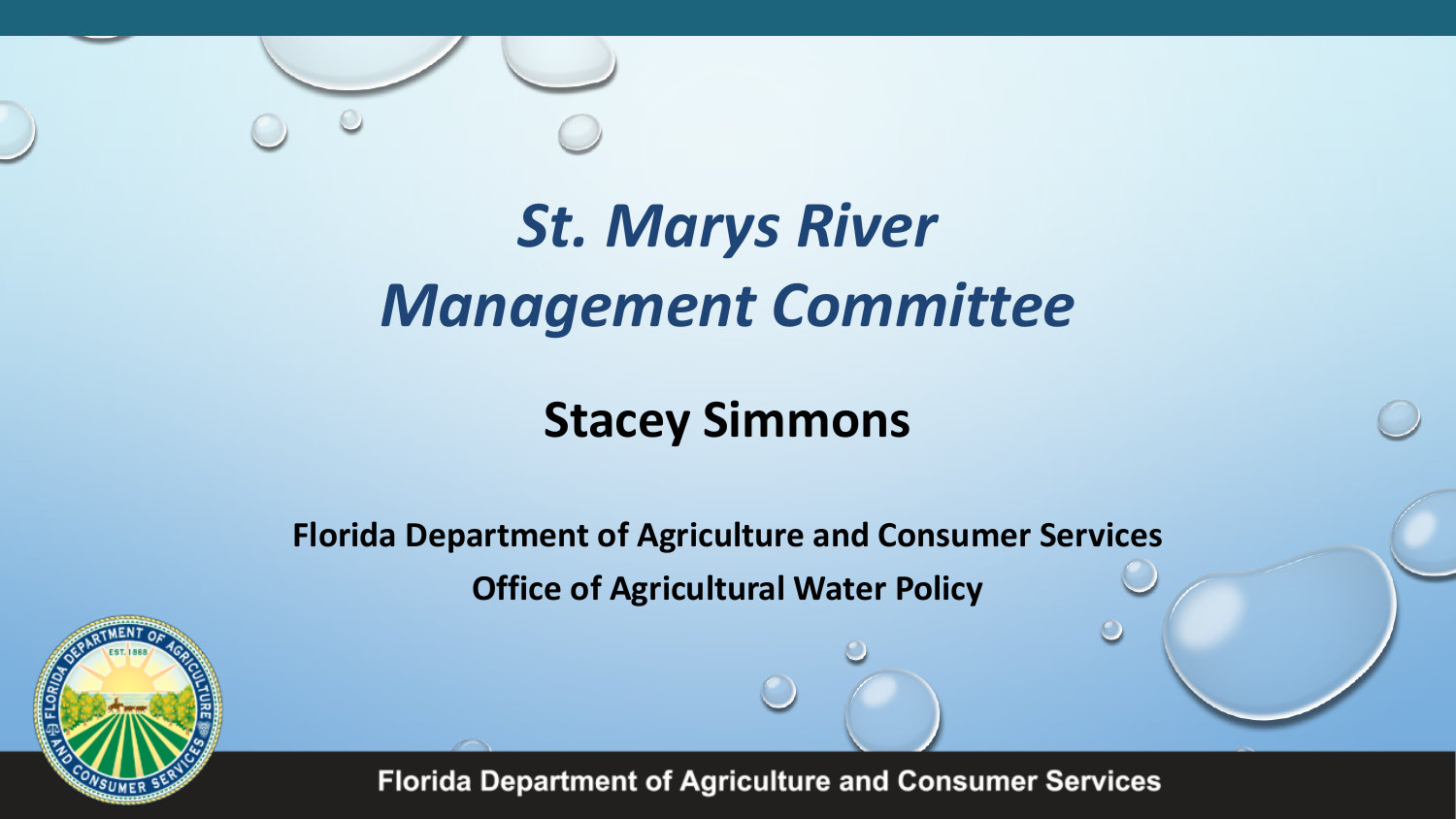### **OVERVIEW OF BMP PROGRAM AND ITS REQUIREMENTS**

#### **STACEY SIMMONS**

**ENVIRONMENTAL MANAGER**

**OFFICE OF AG WATER POLICY (OAWP)** 

**[STACEY.SIMMONS@FDACS.GOV](mailto:Stacey.Simmons@FDACS.GOV)**

**(850) 815-1362**

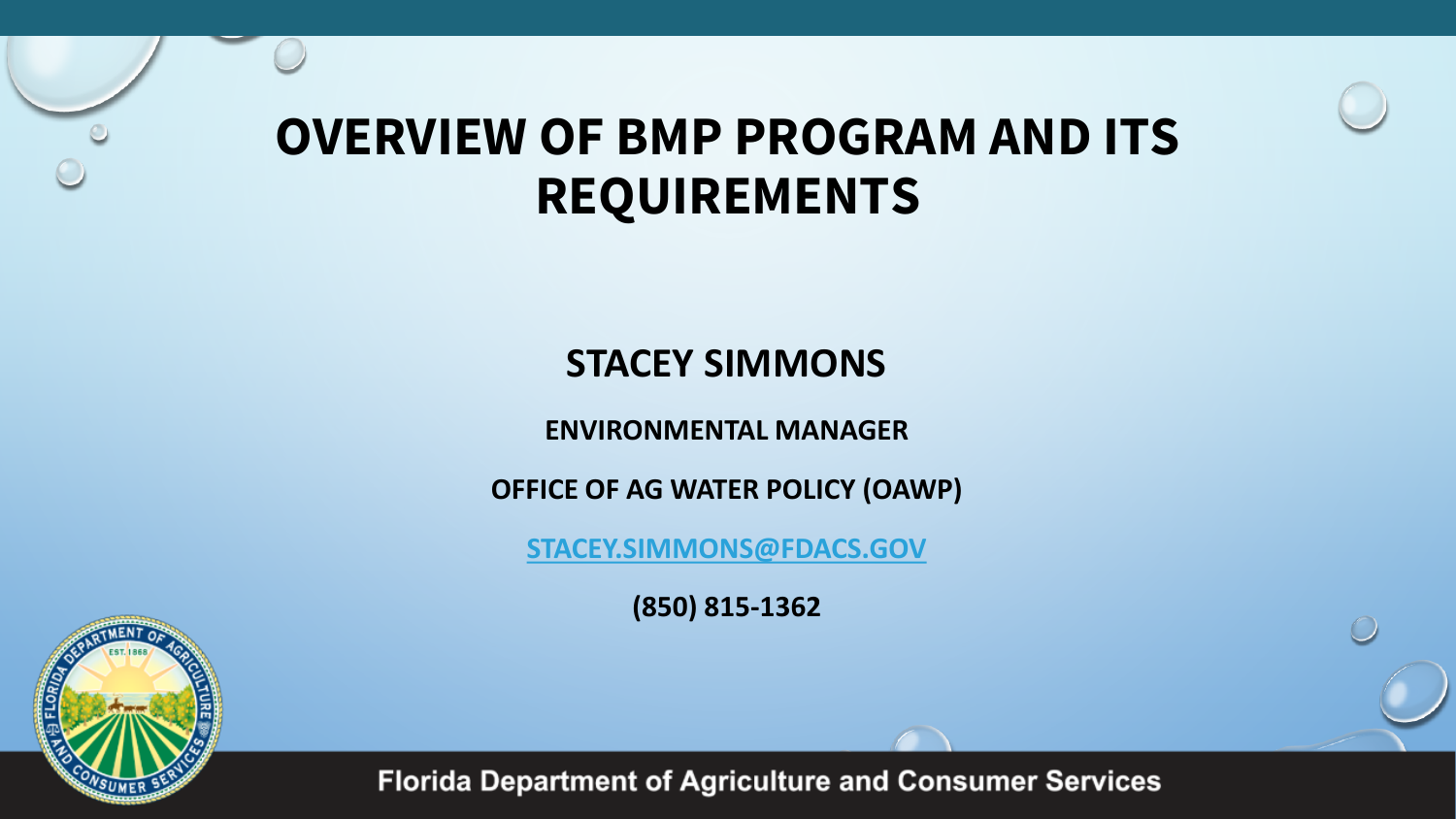### **WHAT IS A "BMP"?**

• BEST MANAGEMENT PRACTICES – "BMPS" - ARE PRACTICES DETERMINED BY COORDINATING AGENCIES, BASED ON RESEARCH, FIELD-TESTING AND EXPERT REVIEW, TO BE THE MOST EFFECTIVE AND PRACTICABLE ON-LOCATION MEANS FOR IMPROVING WATER QUALITY IN AGRICULTURAL AND URBAN DISCHARGES

• BMPS FOR AGRICULTURAL DISCHARGES MUST REFLECT A BALANCE BETWEEN WATER QUALITY IMPROVEMENTS AND AGRICULTURAL PRODUCTIVITY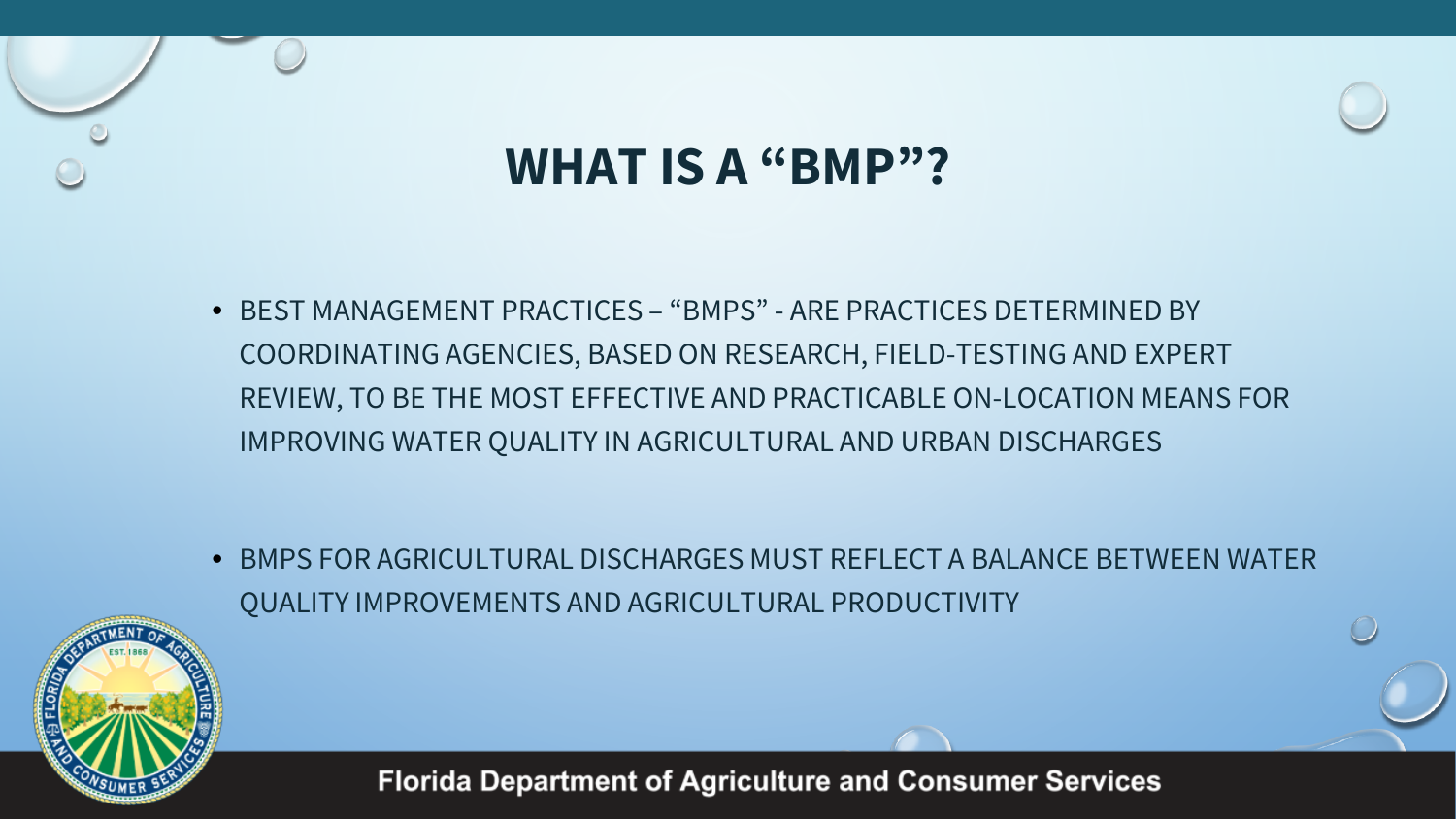

### **WHY SHOULD I IMPLEMENT BMPS?**



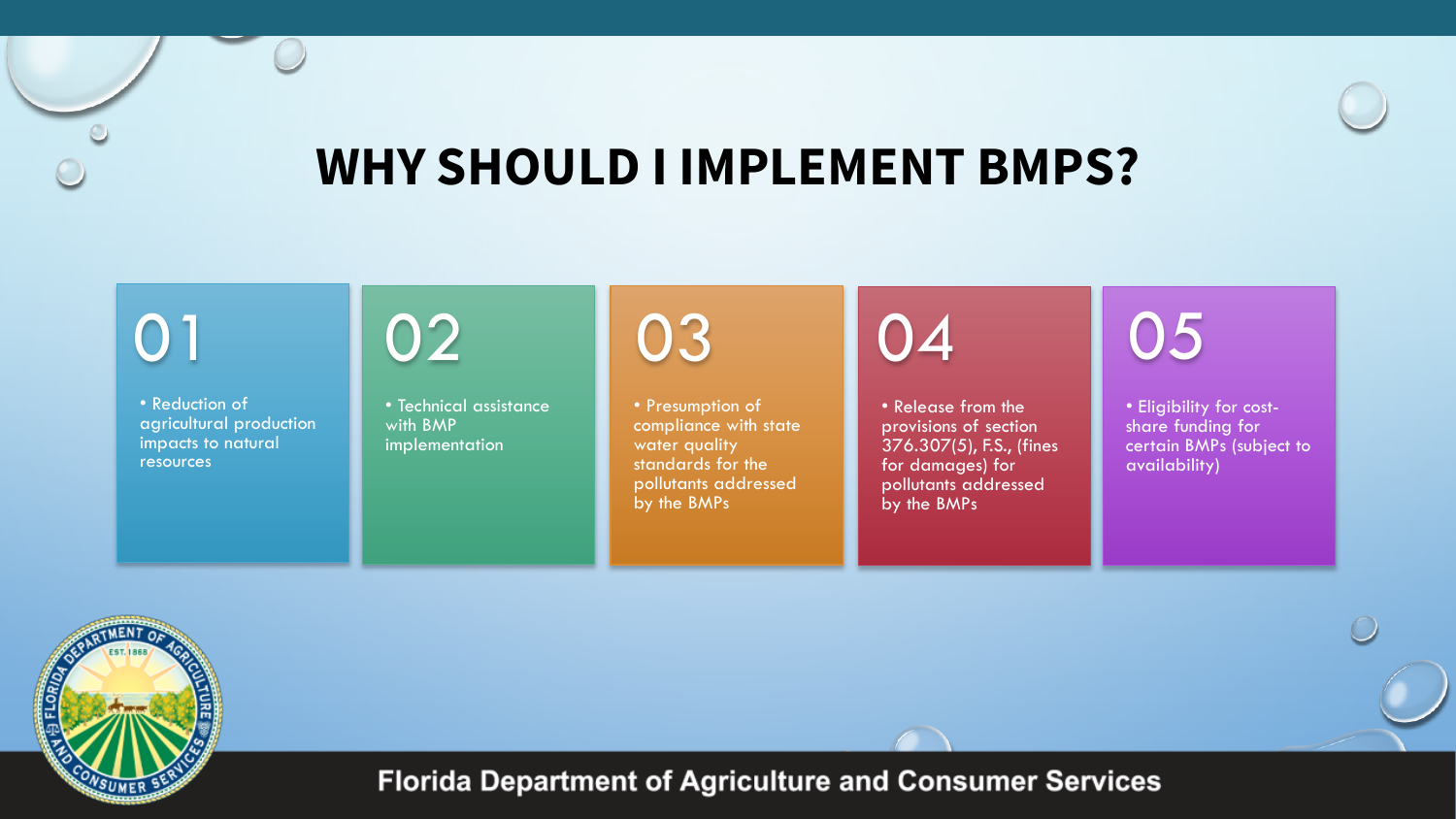## **NOTICE OF INTENT TO IMPLEMENT BMPS (NOI) WHAT INFORMATION IS REQUIRED?**

- OAWP WORKS WITH LANDOWNERS/PRODUCERS TO IDENTIFY APPLICABLE BMPS IN THE MANUAL(S) FOR THE OPERATION AND TO COMPLETE THE NOI
- NOI REQUIRES:
	- IDENTIFICATION OF THE OWNER OF THE PROPERTY
	- **LOCATION OF AGRICULTURAL OPERATION**
	- A CONTACT PERSON FOR THE PROPERTY
	- SIZE OF THE PROPERTY ENROLLED IN THE BMP PROGRAM
	- SPECIFIC BMPS TO BE IMPLEMENTED ON PROPERTY
	- SCHEDULE FOR IMPLEMENTING BMPS WHERE APPROPRIATE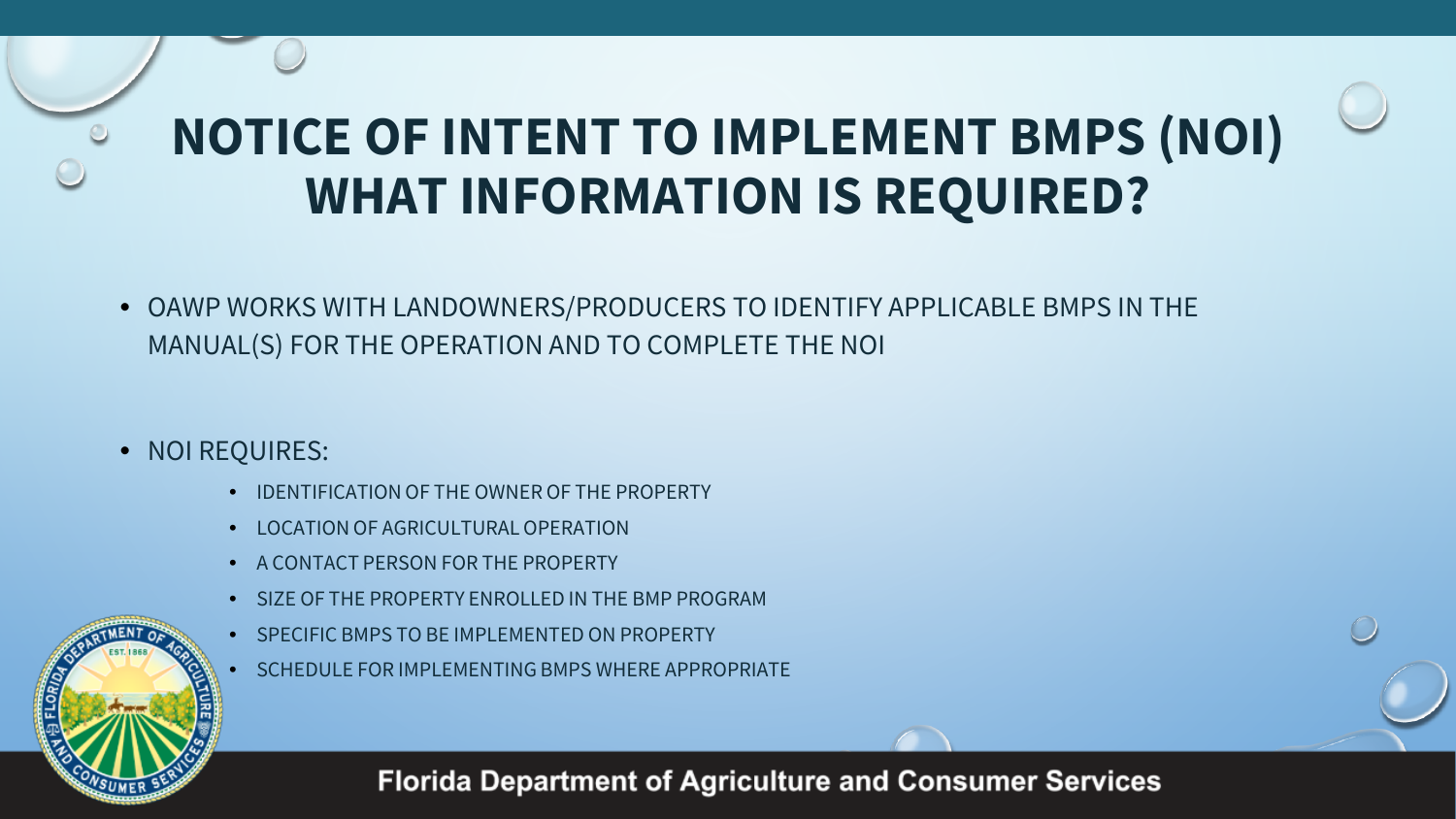### **WHAT HAPPENS AFTER I ENROLL IN THE BMP PROGRAM?**

• AFTER ENROLLMENT IN THE BMP PROGRAM, PRODUCERS MUST IMPLEMENT AND MAINTAIN ALL APPLICABLE BMPS TO RECEIVE A PRESUMPTION OF COMPLIANCE WITH STATE WATER QUALITY STANDARDS FOR POLLUTANTS ADDRESSED BY THE BMPS.

• PRODUCERS BECOME ELIGIBLE FOR TECHNICAL ASSISTANCE AND COST-SHARE FUNDING FOR BMP IMPLEMENTATION. OAWP REPRESENTATIVES WILL ASSIST PRODUCERS IN PREPARING ELIGIBLE COST-SHARE APPLICATION PACKAGES.

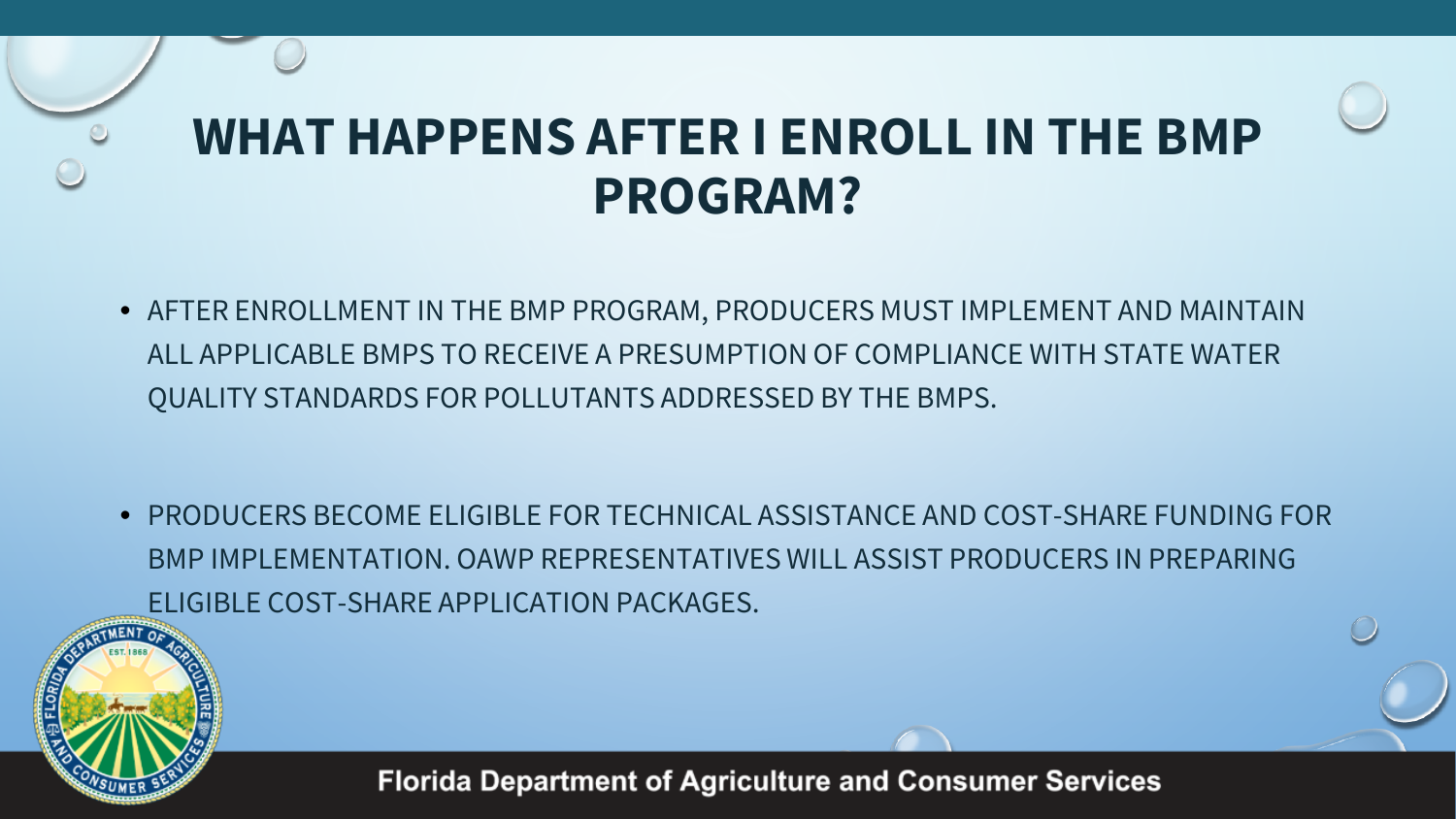### **AFTER ENROLLING IN BMPS**

• AN IMPORTANT PART OF BMP IMPLEMENTATION IS RECORD KEEPING, AS SPECIFIED IN FDACS RULES AND BMP MANUALS.

• BMP RECORDS SHOULD BE ACCURATE, CLEAR, AND WELL-ORGANIZED

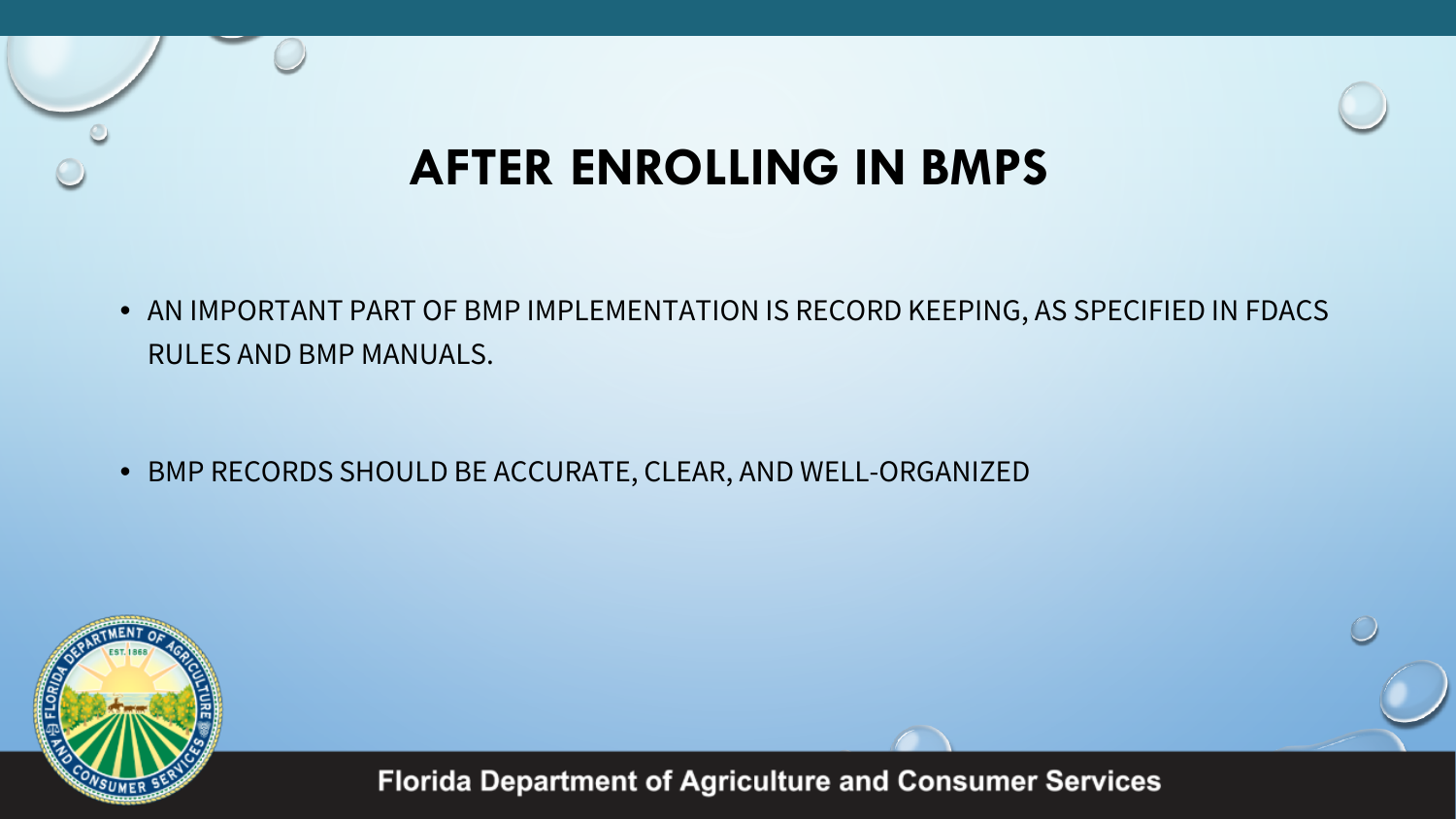### ON JUNE 30, 2020, GOVERNOR DESANTIS SIGNED SENATE BILL 712

#### THE "CLEAN WATERWAYS ACT" (CHAPTER 2020-150, LAWS OF FLORIDA).

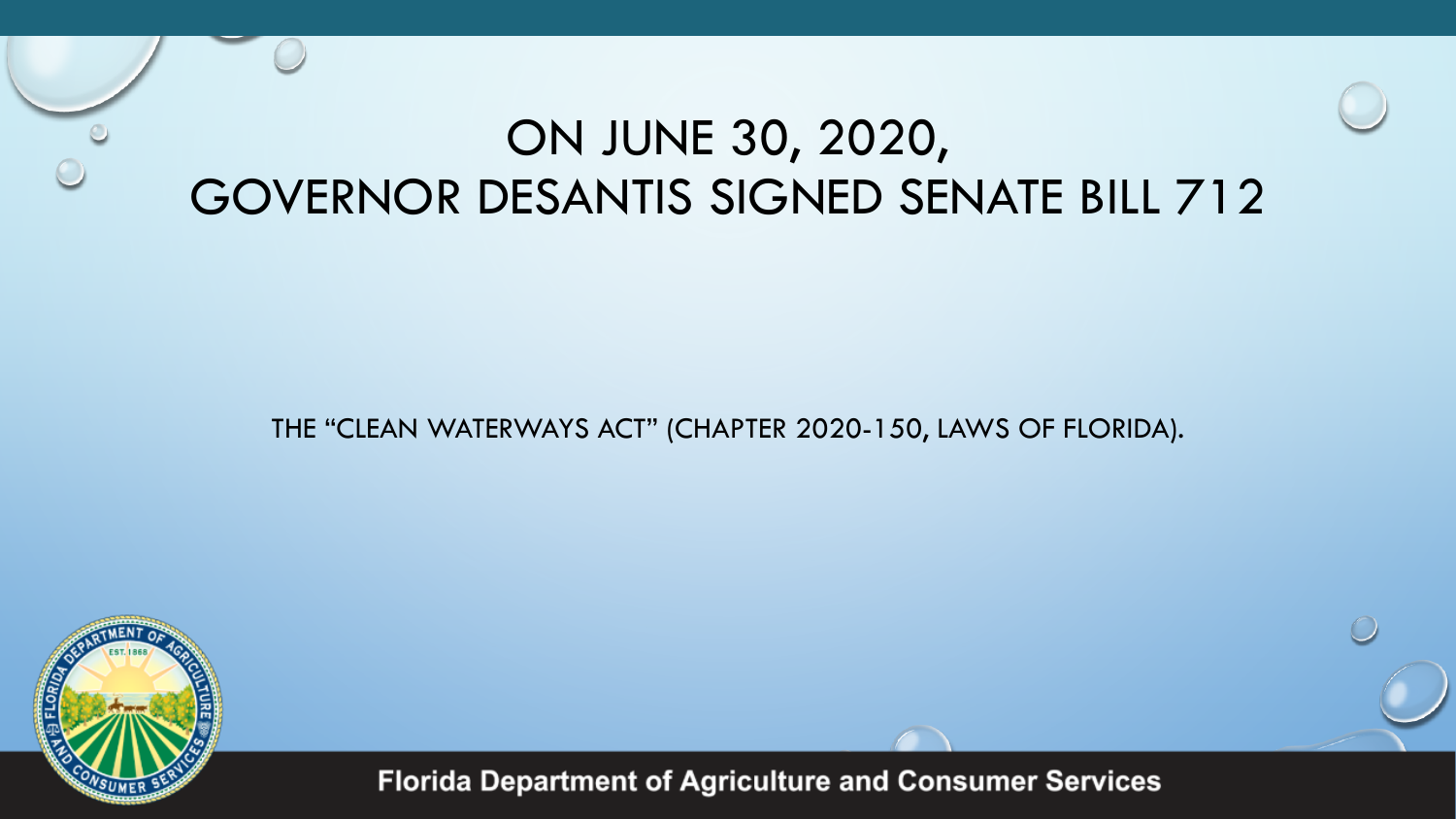### **SB 712**

- FDACS IS REQUIRED TO MAKE IMPLEMENTATION VERIFICATION (IV) SITE VISITS ON PROPERTIES ENROLLED IN THE BMP PROGRAM **EVERY TWO YEARS**.
- DURING THE IV SITE VISIT, OAWP REPRESENTATIVES WILL ENSURE PROPER IMPLEMENTATION OF APPLICABLE BMPS FOR ENROLLED PROPERTIES AND **REVIEW REQUIRED RECORDS** PRODUCERS MUST MAINTAIN TO DEMONSTRATE COMPLIANCE WITH THE BMPS.
- FOR LANDOWNERS AND PRODUCERS APPLYING NUTRIENTS TO THEIR PROPERTY, THE LAW REQUIRES OAWP TO **RETAIN RECORDS** RELATED TO THE APPLICATION OF **NITROGEN AND PHOSPHORUS.**

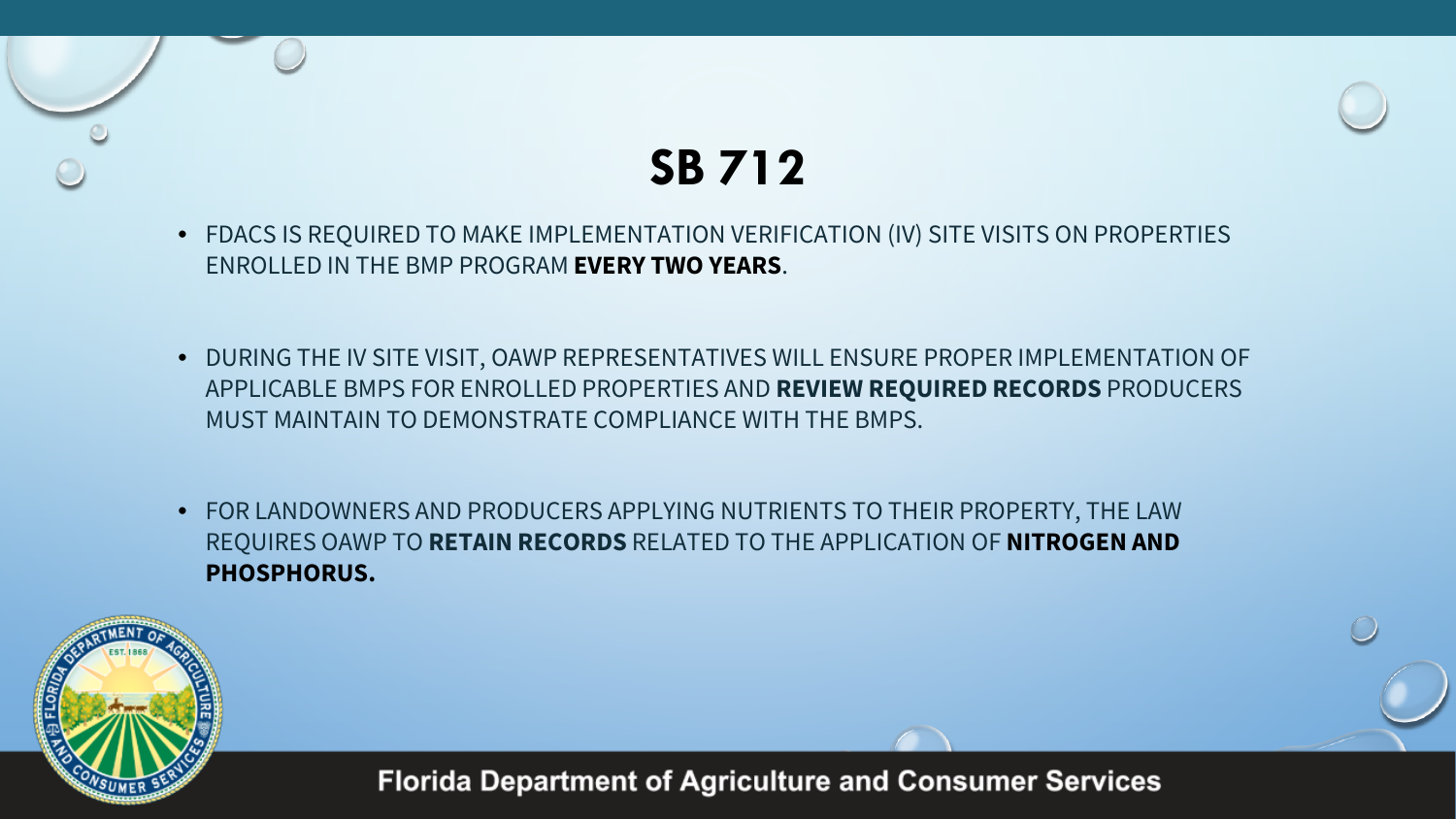### **WHAT IS AN (IV) IMPLEMENTATION VERIFICATION SITE VISIT?**

• OAWP REPRESENTATIVES WILL WORK WITH LANDOWNERS OR PRODUCERS TO IDENTIFY SENSITIVE WATER RESOURCES LOCATED ON OR IMPACTED BY PRODUCTION ACTIVITIES ON THE ENROLLED PROPERTY.

• REPRESENTATIVES WILL SEEK OPPORTUNITIES WITH PRODUCERS TO ACHIEVE GREATER EFFICIENCY IN NUTRIENT, IRRIGATION, OR WATER RESOURCE MANAGEMENT.

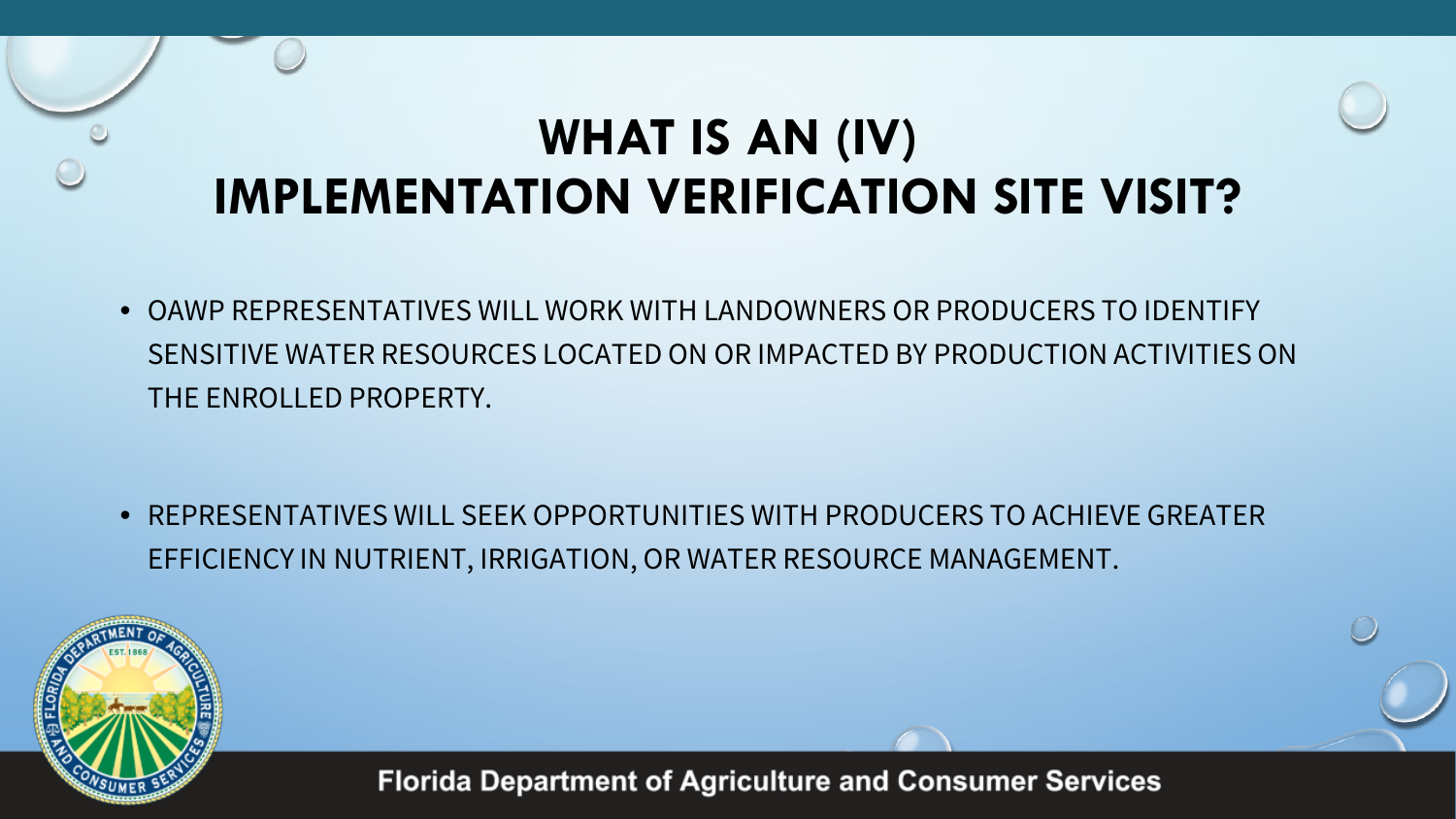### **WHAT FUNDS ARE AVAILABLE TO HELP LANDOWNERS IMPLEMENT BMPS?**

• STATE AND FEDERAL COST-SHARE FUNDS ARE OFTEN AVAILABLE TO ASSIST PRODUCERS WITH SPECIFIC BMP IMPLEMENTATION.

• STATE COST-SHARE FUNDS MAY BE AVAILABLE FOR THE IMPLEMENTATION OF PRECISION AGRICULTURE OR OTHER PRACTICES AND PROJECTS THAT ASSIST IN NUTRIENT REDUCTIONS IN BASIN MANAGEMENT ACTION PLAN (BMAP) AREAS.